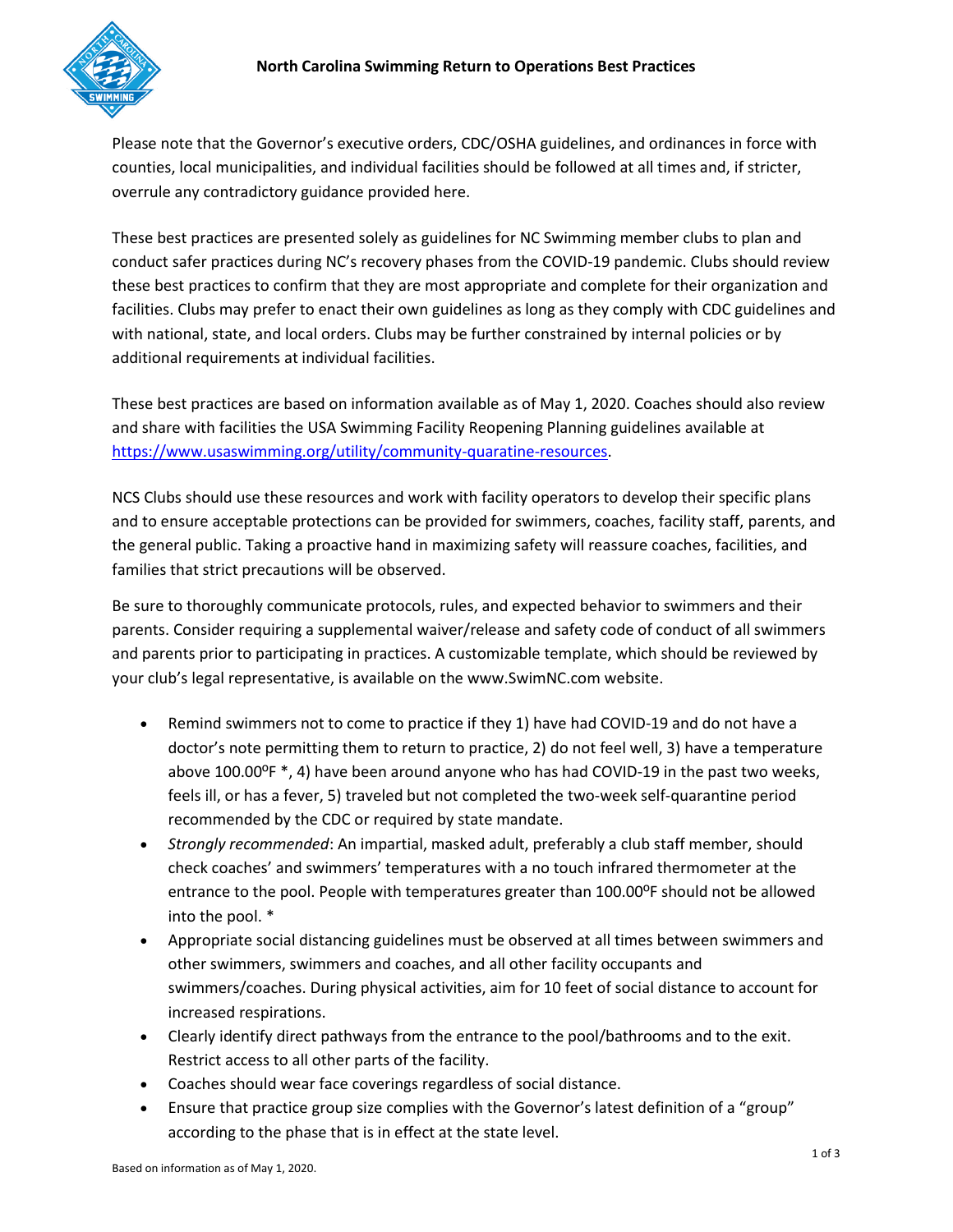

- In phases when group sizes are strictly limited, work with the parents to provide options for open, observable, interruptible practices in accordance with the Minor Athlete Abuse Prevention Policy. If facility access is the only option available to achieve this, set a designated spectator area well away from swimmer groups. If the area is not far enough away from practice groups to comply with NC group separation requirements in effect at the time, you should include spectators in your group count and limit swimmers accordingly. You may limit the number of spectators allowed to one per family.
- Any parents permitted to enter the facility should make the same declarations as swimmers regarding their health and, ideally, have their temperatures checked at the door. If permitted to enter, parents must wear face coverings at all times, remain in the designated area at all times, and observe social distancing requirements at all times. Facilities should include any spectator areas in their cleaning schedule.
- Plan 15 minutes between practices to ensure that the first group vacates the facility before the second group enters and that any required cleaning can occur. Prohibit congregating at the door so entering and exiting groups do not meet or, if possible, establish separate, clearly labeled doors for entering and exiting.
- Before, during, or after practice, swimmers and parents may not congregate on deck, in lobbies or bathrooms, at entrances/exits, or in parking lots. Work out a minimal contact drop off/pick up plan with parents prior to starting practices and monitor to ensure compliance.
- Swimmers should be prohibited from using the locker rooms for changing or showering. Swimmers should shower at home and arrive clean and dressed to swim. They should leave without changing out of their suits.
- Limit bathroom access to one person at a time.
- Limit the items swimmers can bring into the pool to the absolute essentials—cap, goggles, towel, water bottle— to avoid contact transmission risks. Consider practices that do not require use of equipment. Do not use communal training equipment. Do not use water fountains and ask facilities to turn off or block access. Do not store personal items at the pool.
- Outlaw spitting on decks, in gutters, in the water, in the parking lot, and on the grounds.
- Assign and utilize practice lanes to maximize distance between individual swimmers and maintain 8-10 feet of social distance when swimmers are resting. Refer to the USA Swimming guide for configuration ideas.
- Swimmers should avoid contact with starting blocks, backstroke grips, bleachers, tables, chairs, guard stands, railings, and other surfaces that have not been or cannot be sanitized.
- Dryland should not be conducted on the indoor pool deck unless a clean, safe area large enough to permit minimum social distancing of 10 feet can be designated. Outdoor dryland should also follow 10 feet social distancing guidelines. Communal mats and equipment should not be used.
- Prior to beginning practices, understand the facility's sanitation plan and restrictions and communicate them clearly to parents and swimmers. Confirm that facilities are following appropriate cleaning guidelines between groups and after groups as recommended by the CDC and your local health departments.
- Clubs should develop a contingency plan in the situation that a swimmer, coach, or family member contracts COVID-19. Best practices for this occurrence will be provided shortly.